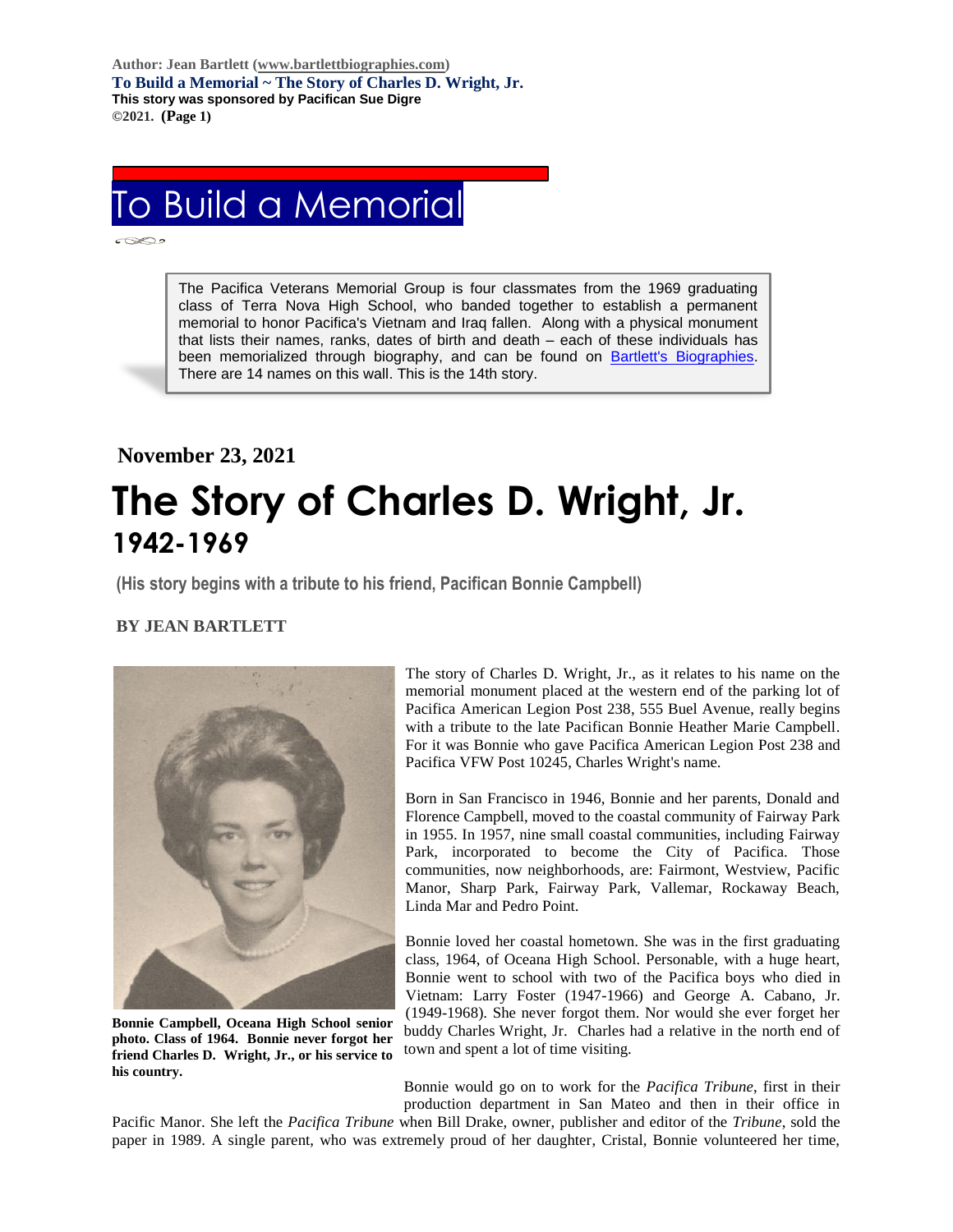**Author: Jean Bartlett [\(www.bartlettbiographies.com\)](http://www.bartlettbiographies.com/) To Build a Memorial ~ The Story of Charles D. Wright, Jr. This story was sponsored by Pacifican Sue Digre ©2021. (Page 2)**

whatever was needed, as a Cabrillo Elementary School parent. When her daughter attended Oceana High School, Bonnie served two years as Vice President of Oceana's Parent Teacher Association.

In May of 2009, Bonnie wrote to *Pacifica Riptide* editor and publisher John Maybury. In her letter to the editor, Bonnie expressed concern that the names of the young men killed in Vietnam, honored aloud annually at the Memorial Service at Chapel by the Sea here in Pacifica, were not to be found in an annual memorial "print version" in the *Pacifica Tribune* or any Bay Area newspaper. She also discovered the list read aloud was not complete. And so she listed the names of her two former schoolmates at Oceana High School, the names of those Terra Nova High School students that she knew, and her friend Charles Wright, Jr. Following Bonnie's letter to John Maybury's Coastside online open forum – Pacifica's American Legion and VFW read those names aloud, every year, at the Memorial Service event. But that list, while researched by Bonnie, was still not complete.

In 2019, Terra Nova's Class of 1969 held its 50th reunion. It was there that four reunited classmates— Rich Jasso, Mike Jelinsky, Barbara (Scopinich) Petersen and Patti (Topolinski) Hawker—formed the Pacifica Veterans Memorial Group (PVMG). The purpose was to honor the lives of Pacifica kids who died in Vietnam and subsequent wars by building a physical memorial. (Read an article on PVMG's beginnings and purpose, [here.](https://46d14119-b42d-469c-887f-083db2a10fe7.filesusr.com/ugd/5ea9c3_694b61f9c88d4750bf1a520233e8f35f.pdf)) Each name to be memorialized, but one, was painstakingly reviewed by PVMG for placement on the monument. However, Charles Wright, Jr. was somewhat of an enigma. He did not grow up in Pacifica or go to school here. But as evidenced by Bonnie's letter, Charles had a connection to Pacifica, and Pacifica's American Legion and VFW had no intention of forgetting him. He has been remembered, in ceremony, in Pacifica, since 2010. This young U.S. Navy man, who served during the Vietnam Era, is now Pacifica's adopted son.

There are 14 names on the memorial monument which had its inaugural unveiling and dedication on November 11, 2021.

### **VIETNAM FALLEN:**

#### **Oceana High School**

- Larry Foster, 1947-1966
- George A. Cabano, Jr., 1949-1968

#### **Terra Nova High School**

- Robert Curry, 1945-1966
- Stan Childers, 1946-1967
- Medford Chrysler, 1947-1967
- Pete Premenko, 1947-1967
- James Walker, Jr., 1947-1968
- Robert Compton, 1949-1969
- Johnny White, 1951-1970
- Dave McKay, 1951-1970
- George Patterson, 1948-1970
- John Premenko, 1949-1970

# **VIETNAM ERA FALLEN:**

#### **Lodi High School, Lodi, CA**

• Charles D. Wright, Jr., 1942-1969

# **IRAQ FALLEN:**

### **Terra Nova High School**

• Angelo Zawaydeh, 1986-2006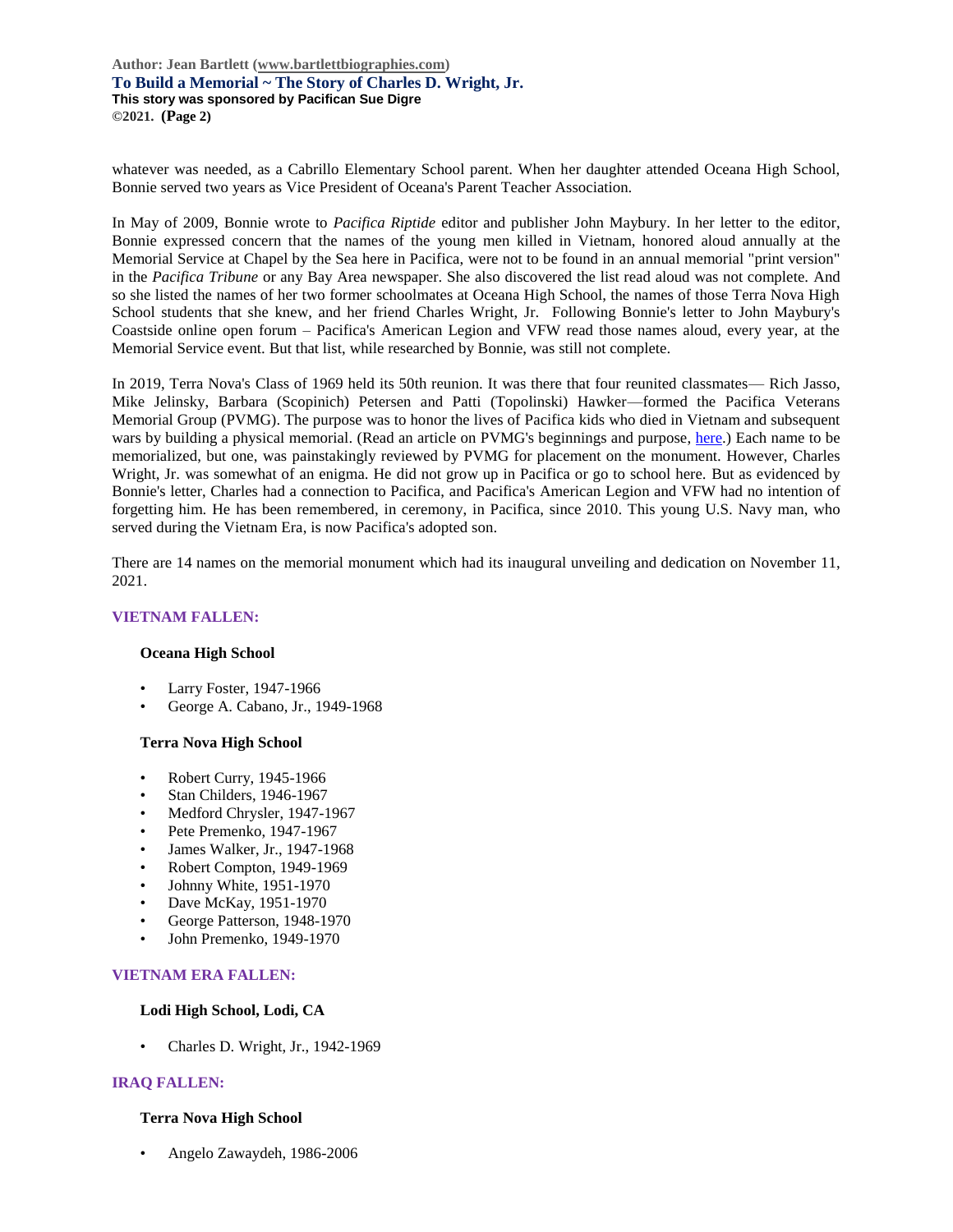**Author: Jean Bartlett [\(www.bartlettbiographies.com\)](http://www.bartlettbiographies.com/) To Build a Memorial ~ The Story of Charles D. Wright, Jr. This story was sponsored by Pacifican Sue Digre ©2021. (Page 3)**

When Bonnie died in the fall of 2010, her knowledge of Charles Wright, Jr. passed with her.

Brought on board to honor each one of these names through biography, this information I gathered on Charles, and Bonnie, has been my honor to investigate and write. Should any of Charles' relatives discover this tribute, please contact Pacifica American Legion Post 238 so that your comments can be added.



Born in Fresno, California on November 15, 1942, Charles Douglas Wright, Jr. was the son of Charles D. Wright, Sr. and Dorothy Lou Wright. Four years after Charles' birth, his sister Charlotte was born.

Charles Sr. was born in Lodi, CA, where Charles Jr. and his sister Charlotte were raised. Prior to the Second World War, Charles Sr. worked in heavy construction on Guam, leaving just ahead of the Japanese invasion. He would return to Guam, as a Seabee, with the first Marine Corps landing.

Charles' mom Dorothy was born in Muskogee, Oklahoma. She was a longtime member of Lodi United Methodist Church and served as president of the Lodi Eagles Auxiliary. She worked retail at JC Penney in downtown Lodi for 30 years and was a favorite with customers. Known far and wide for her cooking and baking – no one could match Dorothy's boysenberry jam.

**Charles Wright, Jr., 1957, freshman year, Lodi High School, Lodi.**

Somewhere along the way, when Charles and Charlotte were teens, their parents separated and Charles Sr. moved to Pacifica (8 Cragmont Court). Charles Jr. spent a lot of time visiting his dad in Pacifica. His dad would later note his son made a lot of friends in Pacifica and really got to know the town.

On September 14, 1960, Charles enlisted in the U.S. Navy. Charles was a CTI. The acronym now stands for Cryptologic Technicians Interpretive. Then it stood for Communications Technician Interpretive. CTIs serve as the Navy's experts in linguistics and in deciphering information in other languages. Today's Cryptologic Technician can trace their roots back to the Radiomen who taught themselves the Japanese Katakana code in the early 1920s and established the first intercept station at Shanghai, China. Since its earliest days, a CTIs' job has been to decrypt seemingly impossible codes and puzzles.

Charles' Naval assignment locations would include Scotland, which is where he married his wife, Margaret, in the village of Johnshaven, located on Scotland's Aberdeenshire Coast. During the Vietnam War, active duty would take him to the Naval Magazine Guam. Since renamed the Naval Base Guam Ordnance Annex, during the Vietnam War it served as a major storage and supply point for many types of weapons. It also served as a refueling and transfer location for military personnel heading to Southeast Asia. During WWII, when American forces regained the island, Seabee construction battalions built Naval Base Guam on the site of the destroyed U.S. Marine Corps barracks. Like his son Charles Jr., Seabee Charles Sr. served on Guam during wartime.

On November 18, 1969, Charles Sr. received a telegram. His son died earlier that day as the result of wounds sustained while deer hunting on Guam. Charles Jr. was 27.

Along with his dad, Charles Douglas Wright, Jr. was survived by his wife, Margaret, his mother, Dorothy, and his sister, Charlotte, who was attending college in Long Beach, CA at the time of her brother's death. His family would also later include: a niece, a nephew, and he is the great uncle of two more Wright descendants. The family requested memorial donations in Charles' honor be given to the Pacifica Boys Club, now the Pacifica Boys & Girls Club.